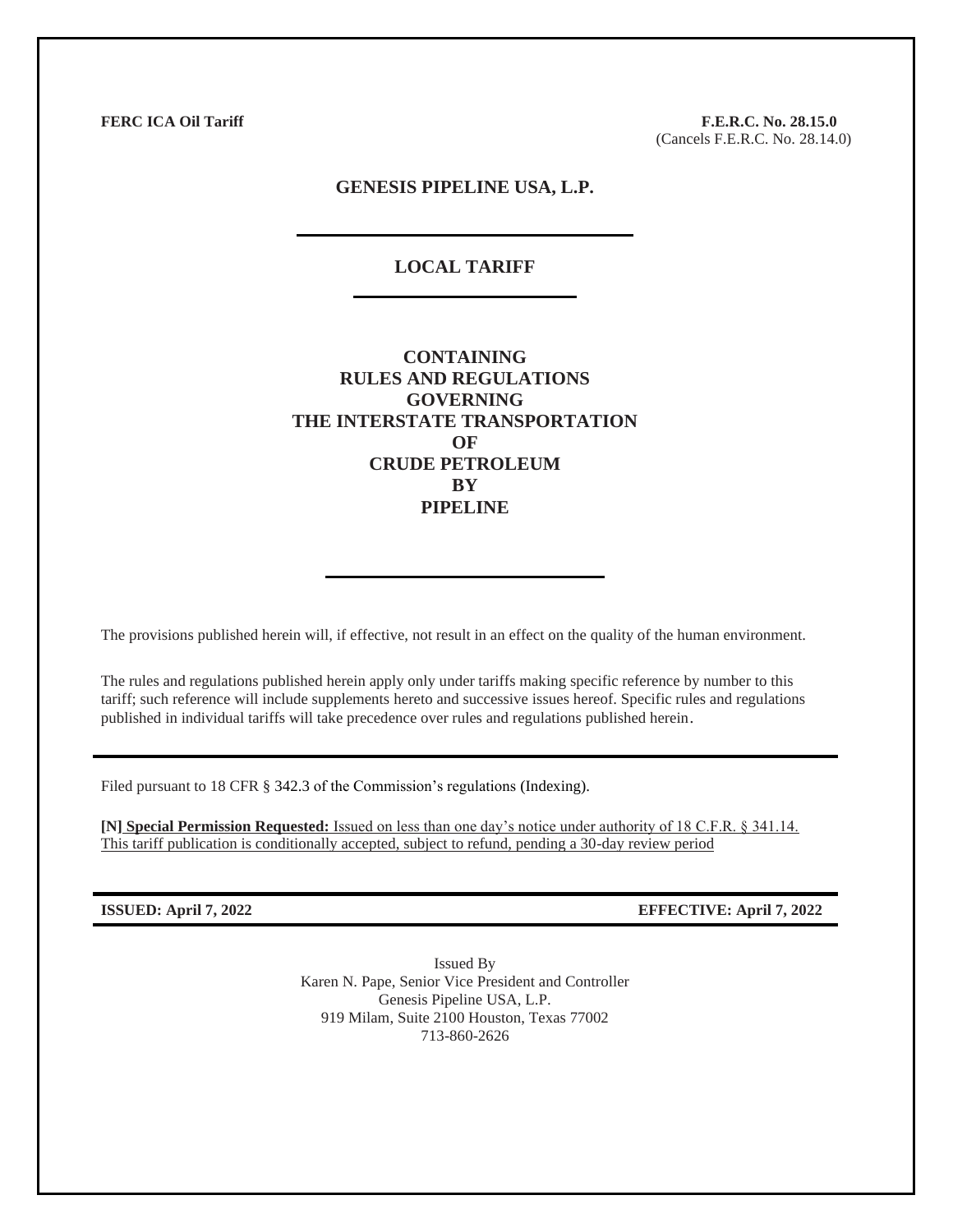# **TABLE OF CONTENTS**

| <b>SUBJECT</b>                                             |     | Page<br>No.    |
|------------------------------------------------------------|-----|----------------|
| <b>Application of Rates</b>                                | 50  | 7              |
| Apportionment When Nominations are in Excess of Facilities | 45  | 6              |
| Claims, Suits and Time for Filing                          | 105 | 9              |
| Deductions and Quantities Deliverable                      | 125 | 10             |
| Definitions                                                | 5   | 3              |
| Easements                                                  | 160 | 11             |
| Evidence of Receipts and Deliveries                        | 130 | 10             |
| <b>Financial Assurances</b>                                | 40  | 6              |
| Force Majeure                                              | 100 | 9              |
| Gauging and Testing                                        | 120 | 9              |
| Indirect Petroleum Products, Shipments of.                 | 10  | 4              |
| <b>Interruption and Curtailment</b>                        | 95  | 9              |
| Intrasystem Change in Ownership                            | 140 | 10             |
| Liability of Carrier                                       | 55  | 7              |
| Line Fill and Tank Bottom Inventory                        | 35  | 6              |
| Nominations and Minimum Batch Quantity                     | 30  | 5              |
| Notice of Arrival, Delivery at Destination                 | 75  | 8              |
| Origin and Destination Facilities Required                 | 70  | 8              |
| Payment of Transportation and Other Charges                | 90  | 8              |
| Pipeage or Other Contracts                                 | 155 | 11             |
| <b>Quality Testing and Verification</b>                    | 25  | 5              |
| Rates                                                      | 165 | 11             |
| Segregation and Variations in Quality and Gravity          | 20  | 5              |
| Shipment of Indirect Petroleum Products                    | 10  | 4              |
| Specifications as to Quality and Legality of Shipments     | 15  | $\overline{4}$ |
| Storage in Transit                                         | 150 | 11             |
| Title; Crude Petroleum Involved in Litigation              | 85  | 8              |
| <b>Unloading and Pumping Charges</b>                       | 135 | 10             |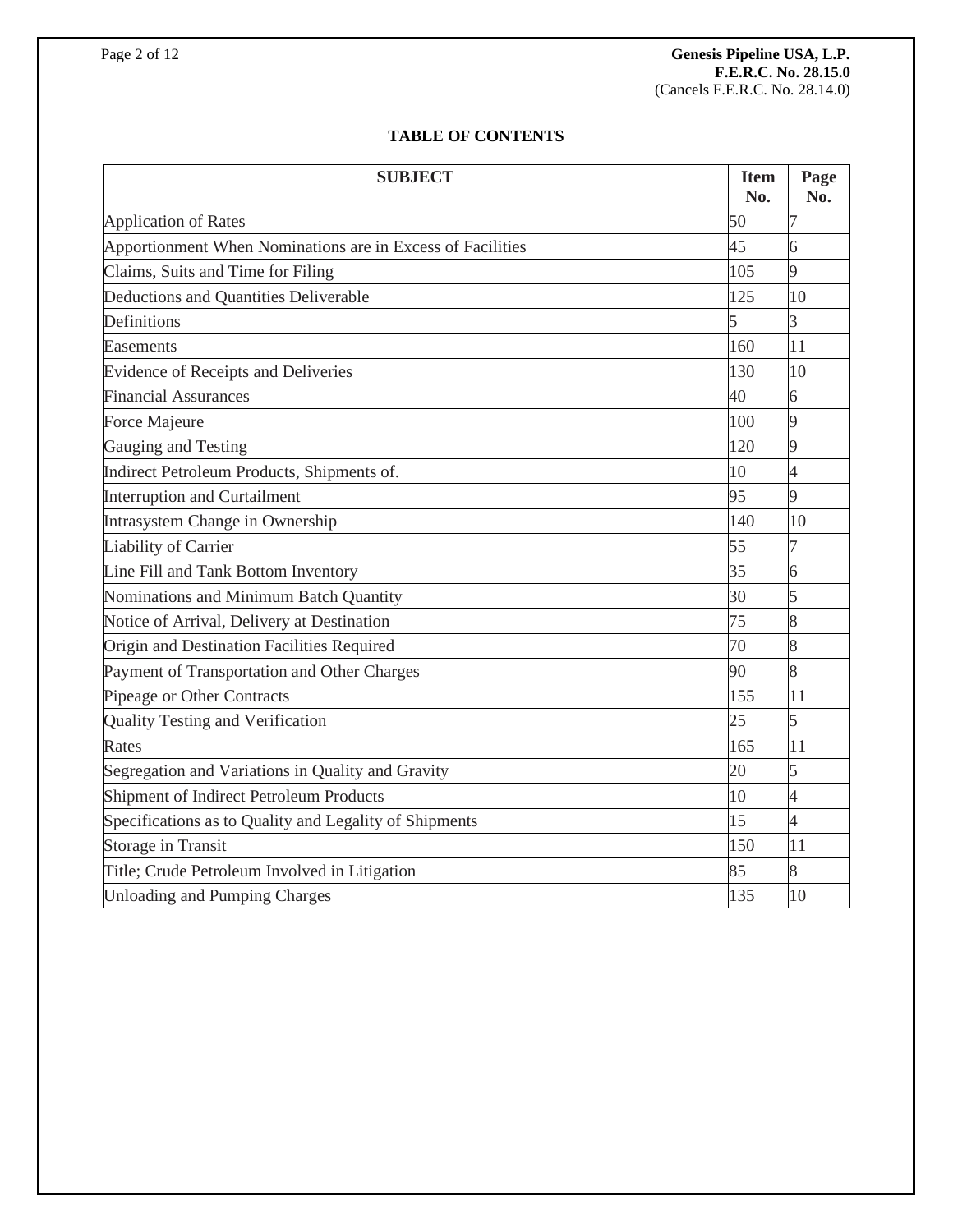### **GENERAL APPLICATION**

Carrier currently provides transportation of Crude Petroleum, between the origin and destination points subject to this tariff, solely by means of segregated batches pursuant to the minimum batch quantity and quality specifications set forth below, and does not offer common stream transportation of Crude Petroleum. Carrier reserves the right to revise this tariff at any time to provide for, among other things, common stream transportation of Crude Petroleum, or additional forms of batched transportation, including revised quality specifications applicable thereto.

## **Item No. 5. DEFINITIONS:**

"API" means American Petroleum Institute and its successor.

"A.P.I. Gravity" means gravity determined in accordance with American Society for Testing Materials (including any successor, "ASTM") Designation 4052, or any successor publication.

"Assay" means a laboratory analysis of Crude Petroleum to include the following: A.P.I. Gravity, Reid vapor pressure, composition, pour point, water and sediment content, sulfur content, viscosity, distillation, hydrogen sulfide, flash/boiling point and other characteristics as may be required by Carrier.

"Barrel" means forty-two (42) United States gallons of Crude Petroleum at a temperature of sixty degrees Fahrenheit (60° F) and zero (0) gauge pressure if the vapor pressure of the Crude Petroleum is at or below atmospheric pressure, or at equilibrium pressure if the vapor pressure of the Crude Petroleum is above atmospheric pressure.

"Carrier" means Genesis Pipeline USA, L.P.

"Consignee" means anyone to whom custody is to be given at the specific instructions of a Shipper when Crude Petroleum is delivered out of Carrier's system.

"Crude Petroleum" means the direct liquid product of oil wells, indirect petroleum products resulting either from refining crude petroleum or from the operation of gasoline recovery plants, gas recycling plants or distillate recovery equipment in gas and distillate fields, or a mixture of the direct product and indirect petroleum products.

"Nomination" means a written designation by a Shipper to Carrier of a stated quantity of Crude Petroleum to be tendered to Carrier for transportation from a specified origin point(s) to a specified destination point(s), as listed in the Table of Rates herein, over a period of one Operating Month in accordance with these rules and regulations.

"Operating Month" for a Shipper or Transferor means any calendar month in which Carrier either transports Crude Petroleum or recognizes and records a change in ownership of Crude Petroleum for the account of such Party. For purposes hereof the calendar month shall be deemed to begin at 7:00 a.m. (Central Time) on the first day of such month.

"Party" means Carrier or a Shipper or a Transferor, as applicable, and "Parties" means both Carrier and a Shipper or Carrier and a Transferor, or Carrier and a Transferee, as applicable.

"Prime Rate" means the prime rate of interest as published under "Money Rates" in the Wall Street Journal.

"Shipper" means the Party that uses Carrier's system for the transportation of Crude Petroleum subject to and in accordance with these rules and regulations, any TSA, and the applicable rate on the Table of Rates herein.

"Tender" means an offer by a Shipper to Carrier of a stated quantity of Crude Petroleum for transportation from a specified origin point(s) to a specified destination point(s) listed in the Table of Rates herein.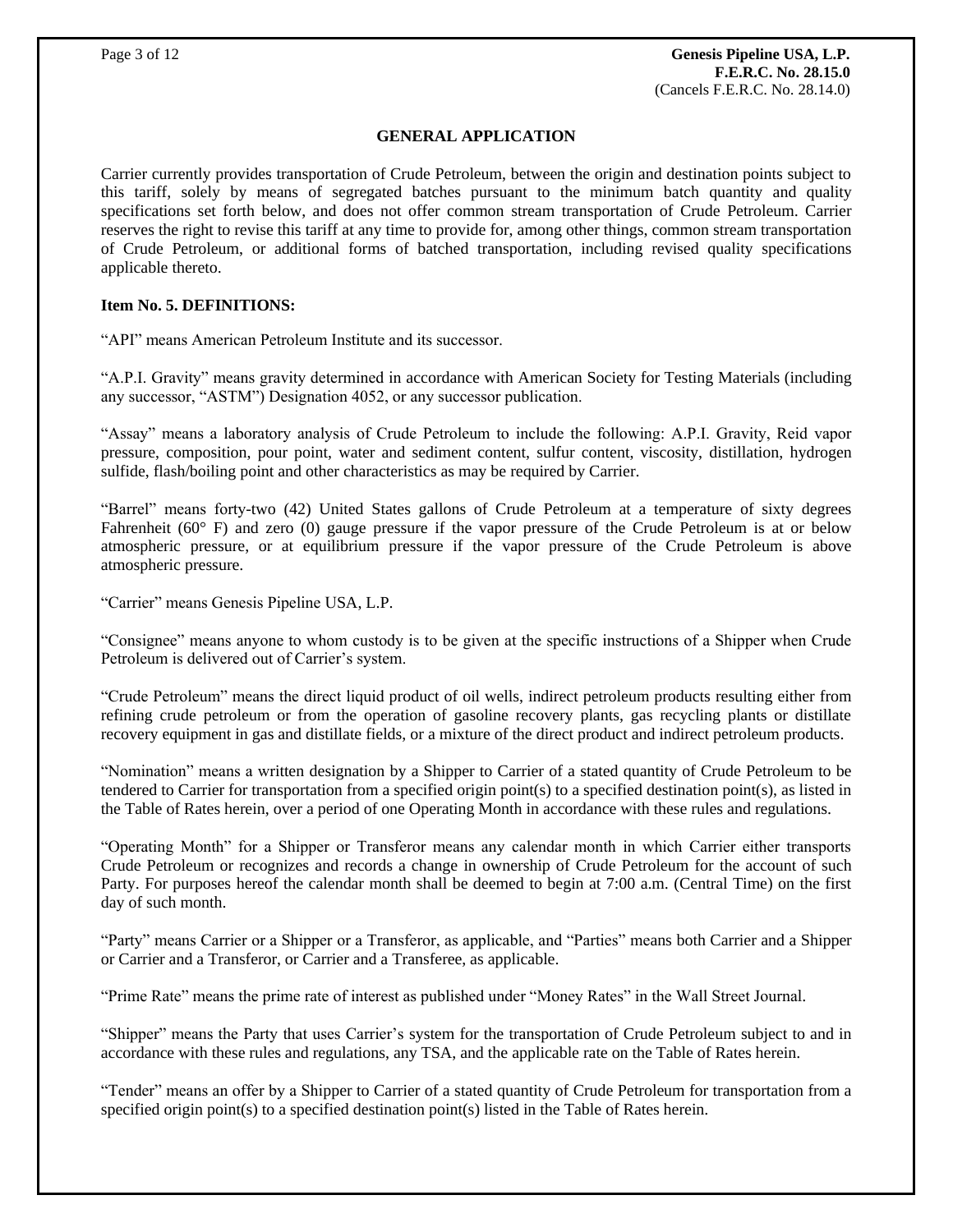"Transferee" means the Party to whose account ownership of Crude Petroleum is transferred by Transferor upon the Carrier's approval.

"Transferor" means the Party who requests Carrier to recognize and record a change in ownership of Crude Petroleum from its account to a designated Transferee's account.

"TSA" means a transportation services agreement between a Shipper and Carrier. In the event of a conflict between the provisions of these rules and regulations and a TSA, these rules and regulations shall control, to the extent of such conflict, insofar as such conflict relates to the transportation of Crude Petroleum.

**Item No. 10. SHIPMENT OF INDIRECT PETROLEUM PRODUCTS:** Indirect petroleum products will be accepted for transportation only on condition that they have been mixed with direct products of oil wells, or on condition that they can be mixed with direct products of oil wells in the tanks or lines of Carrier at the point tendered, and provided that both the indirect products and the direct oil well products with which they are so mixed are owned by the same Shipper and are consigned to the same destination. Carrier reserves the right to require that all deliveries of indirect petroleum products with a vapor pressure in excess of atmospheric pressure be made from pressurized tanks. Shipper shall provide arrangements whereby such tanks shall be kept under constant pressure during the time liquid is being run from said tanks by charging, from an external source, the vapor space of the tanks with vapors of the same indirect petroleum being run.

**Item No. 15. SPECIFICATIONS AS TO QUALITY AND LEGALITY OF SHIPMENTS:** Carrier shall have no obligation to accept, transport, or deliver any commodity other than Crude Petroleum that meets the quality specifications herein, and Shipper shall not tender to Carrier Crude Petroleum that does not meet such specifications; provided, however, that to the extent a TSA contains more restrictive and/or additional quality specifications than the specifications set forth in A-F below, the quality specifications in the TSA shall control. Except where Carrier determines, in its sole discretion, that accepting non-conforming Crude Petroleum for transportation will not adversely affect its system operations, Carrier will not knowingly accept any Crude Petroleum offered for transportation other than good and merchantable Crude Petroleum of acceptable character which, when measured and tested by Carrier or Carrier's representative at the receipt point, meets all of the following specifications:

- A. Sulfur content by weight not greater than seven percent (7%).
- B. A.P.I. Gravity of at least 17 degrees.
- C. Reid vapor pressure not greater than 11.0 psia measured at 37 degrees Celsius or 100 degrees Fahrenheit.
- D. Viscosity not greater than 500 cSt at 25 degrees Celsius or 77 degrees Fahrenheit and not greater than 250 cSt at 40 degrees Celsius or 104 degrees Fahrenheit.
- E. Pour point not greater than -7 degrees Celsius or 20 degrees Fahrenheit.
- F. Basic sediment, water or other impurities less than one percent (1%) by volume.

Crude Petroleum delivered to Carrier's facilities which does not meet the foregoing quality specifications (the "Quality Specifications") may, at Carrier's election, be deemed non-conforming. In addition to the Quality Specifications, Carrier reserves the right to reject Crude Petroleum containing physical or chemical characteristics that may render such Crude Petroleum not readily transportable by Carrier or that may otherwise cause disadvantage to Carrier. Further, Carrier shall reject Crude Petroleum containing contaminants including, but not limited to, chemicals such as chlorinated and/or oxygenated hydrocarbons and/or heavy metals such as lead and/or vanadium or which, in Carrier's reasonable opinion constitutes or may constitute a hazard to personnel or equipment or gives Carrier reasonable grounds of apprehension of loss or damage to any person, or other products or property. If, upon investigation, Carrier determines that a Shipper has delivered to Carrier's facilities contaminated, non-conforming or hazardous Crude Petroleum, such Shipper will be excluded from further entry into the applicable segments of Carrier's system until such time as the Quality Specifications and the other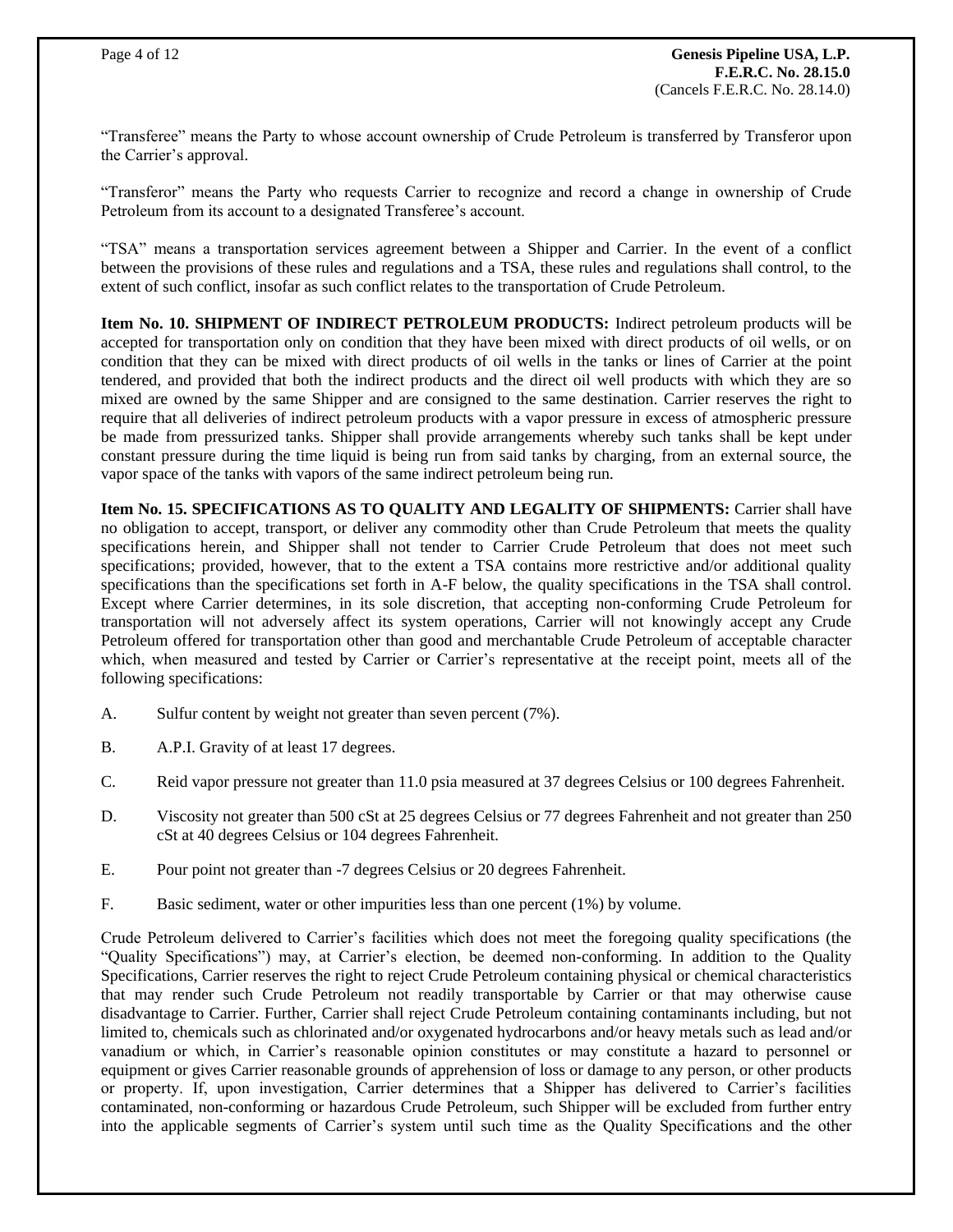conditions specified above are met. Any liability associated with contaminated, non-conforming or hazardous Crude Petroleum or disposal of any contaminated, non-conforming or hazardous Crude Petroleum shall be borne by the responsible Shipper.

**Item No. 20. SEGREGATION AND VARIATIONS IN QUALITY AND GRAVITY**. Carrier offers transportation service pursuant to these rules and regulations solely by means of segregated batches. Carrier will endeavor, pursuant to accepted pipeline industry operating practices, to make delivery of Crude Petroleum at the destination point specified in Shipper's Nomination which is substantially the same Crude Petroleum as that received from Shipper at the point of origin. For such segregated batches, Shipper must provide Crude Petroleum in such quantities and at such specified times as may be necessary to permit such segregated shipments to be transported by Carrier's facilities. As a condition to Carrier's acceptance of its Nomination for transportation, Shipper (as well as its Consignee and any Transferor and Transferee associated with the nominated shipment) agrees that Carrier will not be liable for failure to deliver the identical Crude Petroleum, or for any variations in the Quality Specifications and/or gravity of Crude Petroleum occurring while such segregated shipment is in Carrier's custody.

**Item No. 25. QUALITY TESTING AND VERIFICATION:** Upon request of Carrier, Shipper is required to furnish Crude Petroleum Assays so that quality determinations can be made. Carrier reserves the right to approve of an independent laboratory to be used to providing the Assay. If Carrier determines that Shipper's Crude Petroleum does not meet the Quality Specifications, contains contaminants or hazardous substances, or in the opinion of Carrier, differs materially in character from Crude Petroleum being transported by Carrier, transportation may be refused or offered under such terms and conditions as agreed to by Carrier and Shipper.

Carrier reserves the right to sample Crude Petroleum of Shipper without prior notice at facilities that connect to Carrier's system, and shall have the right to ingress and egress upon the property of Shipper or Shipper's designee for such purpose. If, upon investigation, Carrier determines the Crude Petroleum does not conform to the Quality Specifications and Carrier has not been given prior notice, or if the Crude Petroleum contains contaminated or hazardous substances, which, in the opinion of Carrier, may materially affect the quality of Crude Petroleum or Carrier's operations, Shipper will be liable for the cost of Carrier's investigation in addition to other remedies specified in these rules and regulations.

Carrier may, without prior notice, advise Shippers as to the specific results of any Assay.

The test method(s) used in any Assay shall comply with industry practice and accepted standards, including the methods published by the ASTM, the API, and the United States Environmental Protection Agency. Carrier may waive the requirement for any specific test to be included in an Assay. In the event of a discrepancy or conflict between the results of Carrier's Assay and the Assay of Shipper, the results of Carrier's Assay shall prevail.

**Item No. 30. NOMINATIONS AND MINIMUM BATCH QUANTITY:** The Carrier is under no obligation to accept a Tender of Crude Petroleum for shipment for any Operating Month unless Shipper submits its Nomination to Carrier in writing by 7:00 a.m. Houston, Texas time on or before the 25<sup>th</sup> day of the preceding calendar month. Such Nomination shall specify the volume of Crude Petroleum for such upcoming month and the timing of such deliveries, the quality specifications of such Crude Petroleum, an appropriate Materials Safety Data Sheet and any other pertinent information, including all documentation required by law concerning the receipt, handling and storage of the Crude Petroleum.

Crude Petroleum tendered for shipment through the lines of Carrier will be received if Shipper gives 48 hours advance written notice of the following information with respect to the Crude Petroleum being transported: the quality specifications of the Crude Petroleum, the proposed date and time of physical delivery to Carrier of quantities tendered for transportation, the point of receipt, the point of delivery, the Consignee, the volume of such delivery as well as providing any documentation required by law. Carrier may refuse to accept Crude Petroleum for transportation unless satisfactory evidence is furnished that Shipper or Consignee has made provisions for prompt receipt thereof at destination.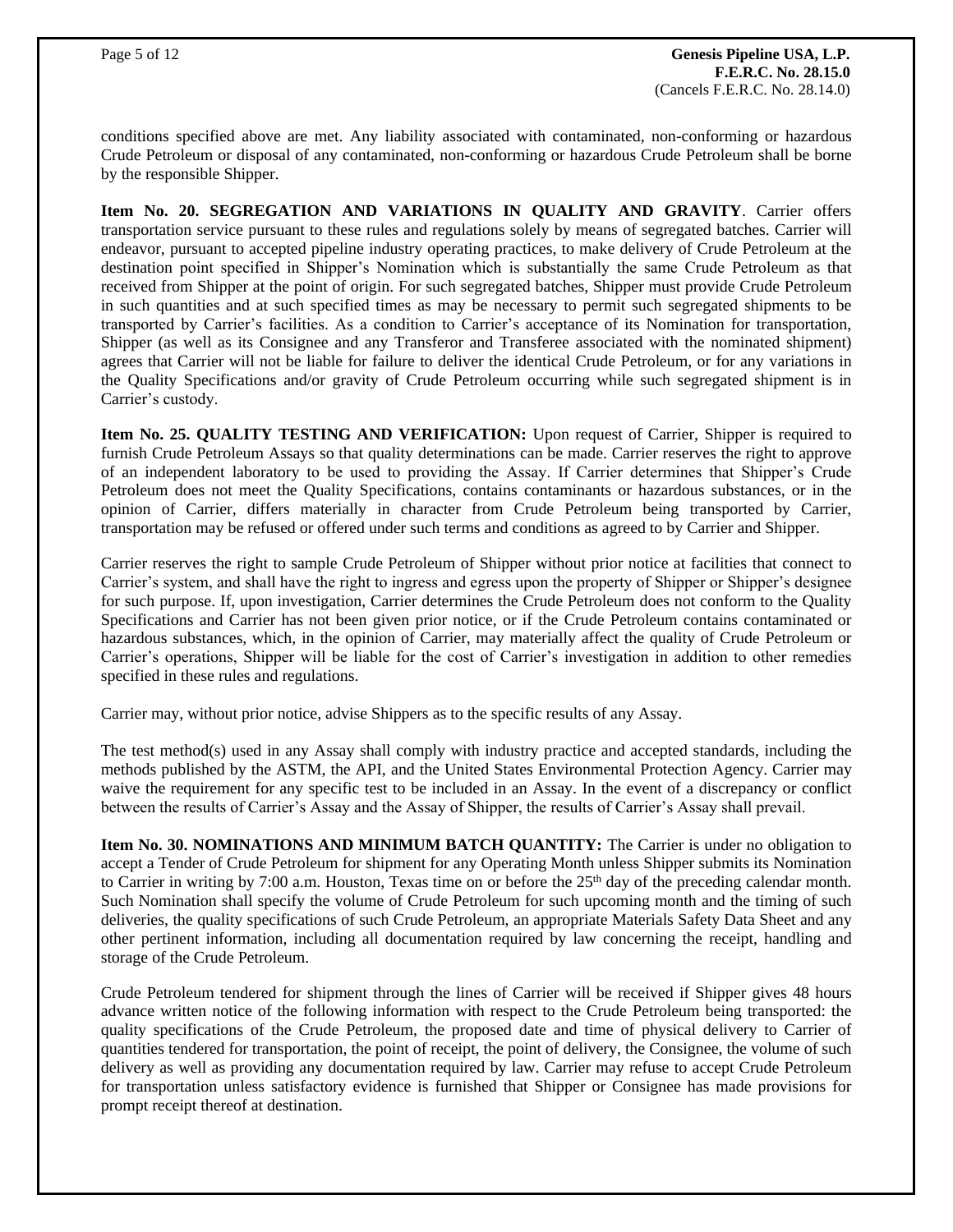A Nomination shall be accepted only when the total quantity of Crude Petroleum shall be made available by Shipper on a ratable basis over the course of the Operating Month, or in such quantities and at such times specified by Carrier.

Carrier shall not be obligated to accept a Nomination, or to receive a Tender, for a segregated batch in a quantity less than fifty thousand (50,000) Barrels.

Crude Petroleum will be transported only under a Nomination accepted by Carrier from origins to destinations when a tariff covering such pipeline movement is lawfully in effect and on file with the FERC as to interstate traffic and with the appropriate state commission as to intrastate traffic.

**Item No. 35. LINE FILL AND TANK BOTTOM INVENTORY:** Except as otherwise provided in the rate table, Carrier shall provide the Crude Petroleum necessary for pipeline fill, unavailable stocks below tank connections, and reasonable additional minimum quantities required for the efficient operation of Carrier's system.

**Item No. 40. FINANCIAL ASSURANCES:** Carrier may at any time and from time to time request, and Shipper shall provide promptly if Carrier so requests, financial security for the payment of charges to be paid by Shipper to Carrier for transportation service ("Financial Assurances"). If requested by Carrier, Shipper's Financial Assurances must be provided to Carrier prior to Carrier accepting Shipper's initial Nomination for transportation of Crude Petroleum. Carrier shall thereafter have the option to refuse Nominations, in whole or in part, from Shipper, and to suspend further receipts and deliveries, until adequate Financial Assurances are provided. Shipper shall provide notice of any change in its financial situation that would adversely affect Shipper's ability to pay Carrier for transportation service hereunder.

The Financial Assurances that Carrier may request from Shipper shall include, but shall not be limited to, the following:

- 1. Prepayment of the charges applicable to such volumes nominated by Shipper; or
- 2. An irrevocable letter of credit or other equivalent financial guarantees satisfactory to Carrier, which shall remain in effect until payment in full for all service has been received by Carrier, at which time Carrier shall, upon request, return and/or cancel such letter of credit or equivalent financial guarantee forthwith. The following must be acceptable to Carrier: (i) the terms of any letter of credit; (ii) the adequacy of any equivalent financial guarantees; and (iii) the identity of the issuing institution of any letter of credit or equivalent financial guarantee.

## **Item No. 45. APPORTIONMENT WHEN NOMINATIONS ARE IN EXCESS OF CAPACITY:**

(a) When, based upon all valid Nominations submitted by Shippers in compliance with these rules and regulations, the total volumes nominated for transportation on a line segment exceed the capacity of such line segment, based on Carrier's determination as to the operationally available capacity of such line segment, the transportation furnished by Carrier shall be apportioned among all Shippers on an equitable basis. Line segments will be prorated separately if necessary.

(b) Available capacity in each segment will be allocated among "Regular Shippers" (as defined below) and any "New Shippers" (as defined below) as follows:

- 1. Up to ninety percent (90%) of the available capacity will be allocated to Regular Shippers on a pro-rata basis using the lesser of volumes nominated or their Representative Volume (as defined below).
- 2. Up to ten percent (10%) of the available capacity will be allocated to New Shippers, if any, on the lesser of volumes nominated or a pro-rata share of such capacity based on the number of New Shippers submitting Nominations.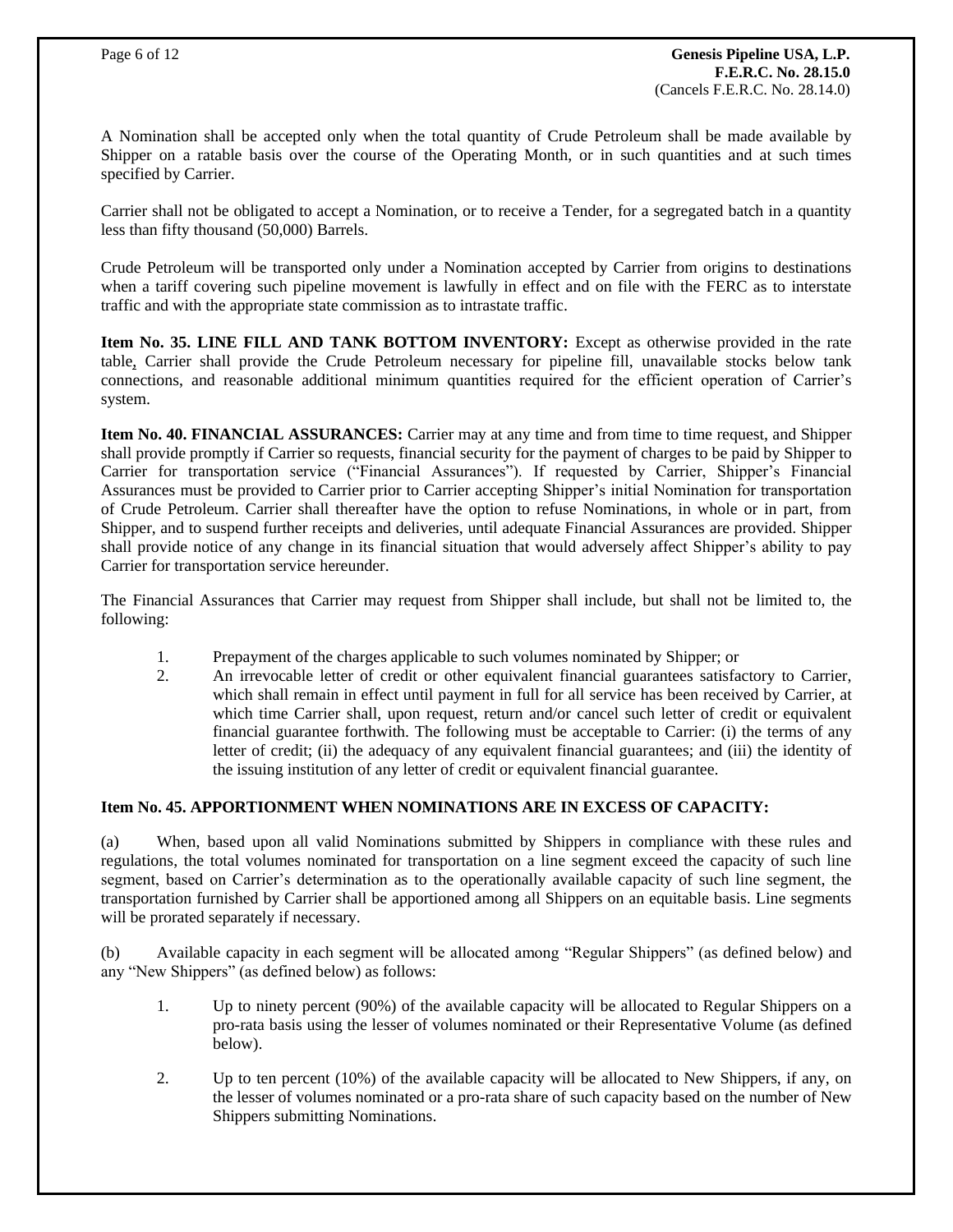3. Any remaining available capacity will be allocated among all Shippers on a pro-rata basis using the volume of Nominations that remains unfulfilled, if any.

(c) For purposes of this Item No. 45, "Representative Volume" means the monthly average of Shipper's twelve consecutive month volumes for such segment consisting of (a) the current Nomination for the next Operating Month, (b) the accepted Nomination for the instant Operating Month and (c) the net volume received from such Shipper by Carrier in the ten Operating Months immediately prior to the instant month. A Shipper that signs a TSA with respect to a particular segment(s) shall have a Representative Volume for the first year of service equal to the volume specified in its TSA.

(d) A "Regular Shipper" is any Shipper having a record of movements in the line segment being prorated, during each month of the preceding twelve months. A "New Shipper" is a Shipper who is not a Regular Shipper on such segment. In no event will any portion of capacity allocated to a New Shipper be used in such a manner that it will increase the allocated capacity of another Shipper beyond the allocated capacity that Shipper is entitled to under the provisions stated in this Item No. 45. Carrier may require written assurances from responsible officials of Shippers regarding use of allocated capacity stating that this requirement has not been violated.

(e) Each Shipper shall be required to certify that it is not engaging in any device, scheme or arrangement whatsoever to make its allocated capacity available to another Shipper before Carrier will accept a Nomination from such Shipper. In the event any Shipper shall receive and use any allocated capacity from a Shipper, then in the month following discovery of such violation, the allocated capacity of such Shipper will be reduced to the extent of the excess capacity made available and the allocated capacity of such Shipper will be reduced to the extent of excess capacity used.

(f) Each New Shipper whose Representative Volume consists only of the current Nomination for the next Operating Month shall be required to certify that it is not affiliated with any other Shipper before Carrier will accept a Nomination from such Shipper. For purposes of this provision, the term "affiliate" includes any person or entity that, directly or indirectly, controls another Shipper, is controlled by another Shipper, or is controlled by the same person or entity that controls another Shipper, and the term "control" means the possession, directly or indirectly, of the power to direct or cause the direction of the management and policies of any person or entity whether through the ownership of voting securities or by contract or otherwise.

(g) No Nominations shall be considered beyond the amount that the nominating party has readily accessible for shipment. If a Shipper is unable to deliver Crude Petroleum equal to the volume allocated to it, Carrier will reduce that Shipper's capacity otherwise allocated for the succeeding month by the amount of allocated capacity not utilized during the preceding month if apportionment is necessary.

**Item No. 50. APPLICATION OF RATES:** Crude Petroleum accepted for transportation shall be subject to the rates in effect on the date of receipt by Carrier, irrespective of the date of the Nomination.

**Item No. 55. LIABILITY OF CARRIER:** Carrier in possession of Crude Petroleum shall not be liable for any loss thereof; damage thereto; or delay caused by fire, storm, flood, epidemics, Act of God, riots, strikes, insurrection, rebellion, war, act of the public enemy, quarantine, the authority of law, requisition or necessary of the Government of the United States in time of war or default of Shipper, Transferee or Consignee or from any other cause not attributable to the negligence of the Carrier, except as otherwise provided in Shipper's TSA. In case of loss of any Crude Petroleum from any such causes, after it has been received for transportation and before the same has been delivered to Consignee, Shipper shall stand a loss in such proportion as the amount of its shipment, already delivered to Carrier, bears to all of the Crude Petroleum then in the custody of Carrier, for shipment via the lines or other facilities in which the loss or damage occurs, and Shipper shall be entitled to have delivered only such portion of its shipment as may remain after deduction of its due proportion of such loss, but in such event Shipper shall be required to pay charges only upon the quantity delivered.

**EXCEPT AS AGREED TO BY SHIPPER AND CARRIER IN WRITING, CARRIER'S LIABILITY FOR DAMAGES HEREUNDER IS LIMITED TO DIRECT, ACTUAL DAMAGES ONLY AND CARRIER SHALL NOT BE LIABLE TO SHIPPER FOR SPECIFIC PERFORMANCE, LOST PROFITS OR**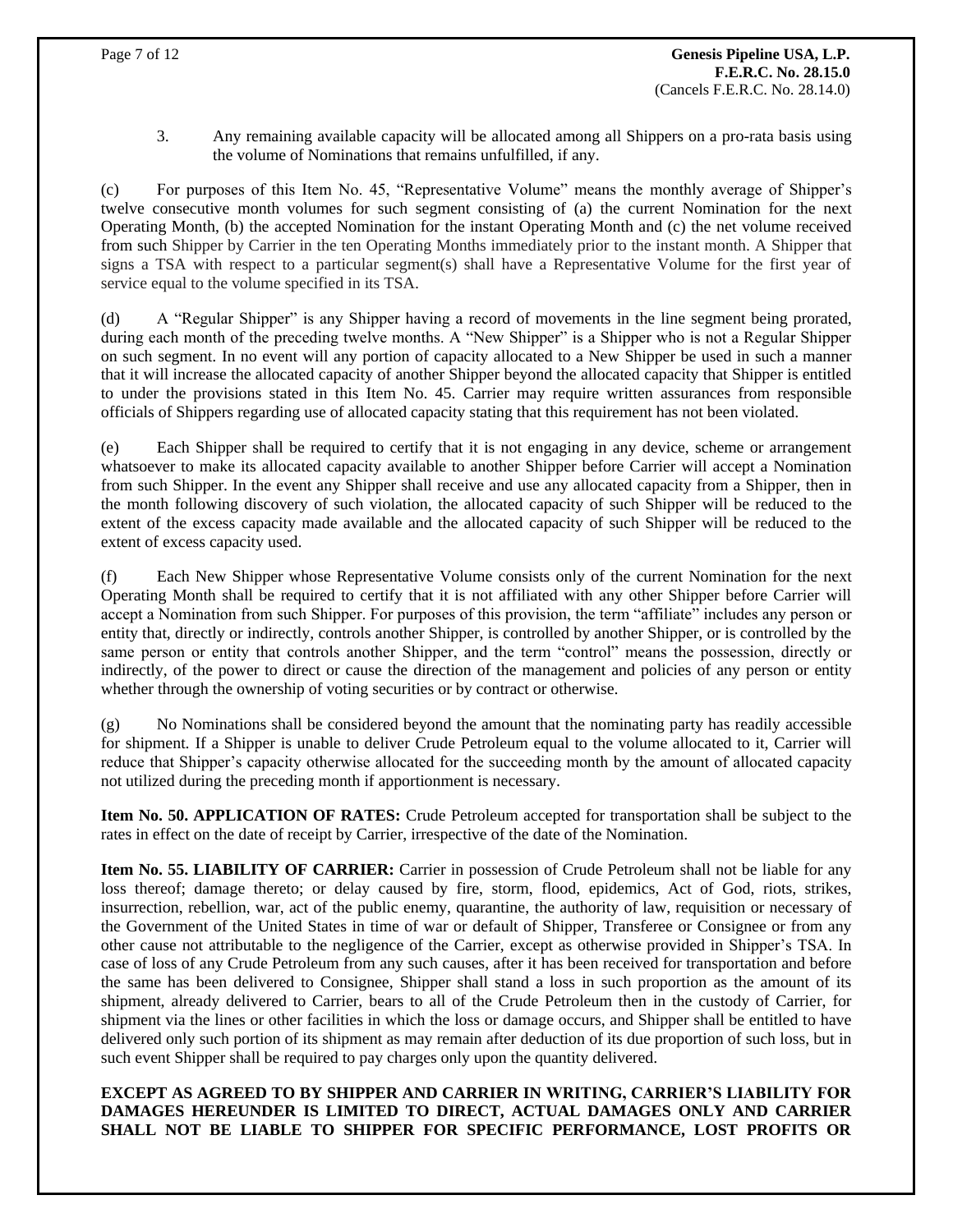**OTHER BUSINESS INTERRUPTION DAMAGES OR SPECIAL, CONSEQUENTIAL, PUNITIVE, EXEMPLARY OR INDIRECT DAMAGES, IN TORT, CONTRACT OR OTHERWISE, OF ANY KIND, ARISING OUT OF OR IN ANY WAY CONNECTED WITH THE PERFORMANCE, THE SUSPENSION OF PERFORMANCE, THE FAILURE TO PERFORM, OR THE TERMINATION OF THE SERVICES CONTEMPLATED HEREBY, EVEN IF IT HAS BEEN ADVISED OF THEIR POSSIBLE EXISTENCE.**

**NOTWITHSTANDING ANYTHING HEREIN TO THE CONTRARY, EACH SHIPPER AND ITS AFFILIATES' SOLE AND EXCLUSIVE REMEDY FOR CRUDE PETROLEUM LOSSES SHALL BE LIMITED TO THE VALUE OF THE CRUDE PETROLEUM LOST (DETERMINED BY SUCH METHODS AS MAY REASONABLY BE DETERMINED BY CARRIER, TO THE EXTENT NOT OTHERWISE PROVIDED IN SUCH SHIPPER'S TSA, IF ANY) AND SHALL NOT INCLUDE ANY SPECIAL, CONSEQUENTIAL, PUNITIVE, EXEMPLARY OR INDIRECT DAMAGES, INCLUDING LOST PROFITS OR OTHER BUSINESS INTERRUPTION DAMAGES, IN TORT, CONTRACT OR OTHERWISE, OF ANY KIND.**

**Item No. 70. ORIGIN AND DESTINATION FACILITIES REQUIRED:** Carrier will receive Crude Petroleum only at established origin points on its system, only when tendered for shipment to established destination points on Carrier's system, and only when Shipper has provided satisfactory facilities for handling receipts and deliveries, consistent with the minimum batch quantity specified in Item No. 30. Crude Petroleum will be received at established origin points only from pipelines, tanks, or other facilities which are provided by Shipper, or connecting carrier. Shipper or Shipper's representative, as applicable, shall be required, at Carrier's request, to enter into a connection agreement governing the responsibilities associated with the design, fabrication, installation, construction, ownership, and operations of the interconnection between Carrier and Shipper or Shipper's representative, as the case may be, in form and substance acceptable to Carrier, in its sole discretion. Carrier will determine and advise Shippers of the size and capacity of pipelines, tanks, and other pertinent facilities to be provided at an established point of origin to meet the operating conditions of Carrier's facilities at such point.

**Item No. 75. NOTICE OF ARRIVAL, DELIVERY AT DESTINATION:** After a shipment has had time to arrive at destination, and on 24 hours' notice to Consignee, Carrier may begin delivery of such shipment to Consignee at Carrier's current rate of pumping. If Shipper or Consignee is unable or refuses to receive said shipment, a demurrage charge of two and five-tenths cents (2.5 cents) per Barrel per 24 hours shall accrue from the time said notice expires, on that part of such shipment which is not received by Consignee. After expiration of said 24-hour notice, Carrier's liability for loss, damage or delay with respect to Crude Petroleum offered for delivery but not taken by Shipper or Consignee shall be that of a warehouseman only. Carrier reserves the right, if deemed necessary to clear its pipeline system, to make arrangements for disposition of the Crude Petroleum. Any expenses incurred by Carrier in making such arrangements shall be borne by Shipper or Consignee.

**Item No. 85. TITLE; CRUDE PETROLEUM INVOLVED IN LITIGATION:** Carrier shall not be obligated to accept any Crude Petroleum, when nominated for transportation, which may be involved in litigation, or the title of which may be in dispute, or which may be encumbered by a lien or charge of any kind (except for liens for borrowed money or arising under applicable laws), and Carrier may require of Shipper satisfactory evidence of its perfected and unencumbered title or satisfactory indemnity bond to protect Carrier. By nominating Crude Petroleum for transportation, Shipper warrants and guarantees that Shipper has good title thereto and agrees to hold Carrier harmless for any and all loss, cost, liability, damage and/or expense resulting from failure of title thereto; provided, that acceptance for transportation shall not be deemed a representation by Carrier as to title.

**Item No. 90. PAYMENT OF TRANSPORTATION AND OTHER CHARGES:** Shipper or Consignee shall pay all applicable transportation charges, and all other lawful charges accruing on Crude Petroleum delivered to and accepted by Carrier for shipment, and if required, shall prepay or guarantee the same before acceptance by the Carrier, or pay the same before delivery. Carrier shall have a lien on all Crude Petroleum in its possession belonging to Shipper or Consignee to secure the payment of any and all unpaid transportation charges, or any lawful charges that are due Carrier that are unpaid by Shipper or Consignees, and may withhold such Crude Petroleum from delivery until all unpaid charges have been paid.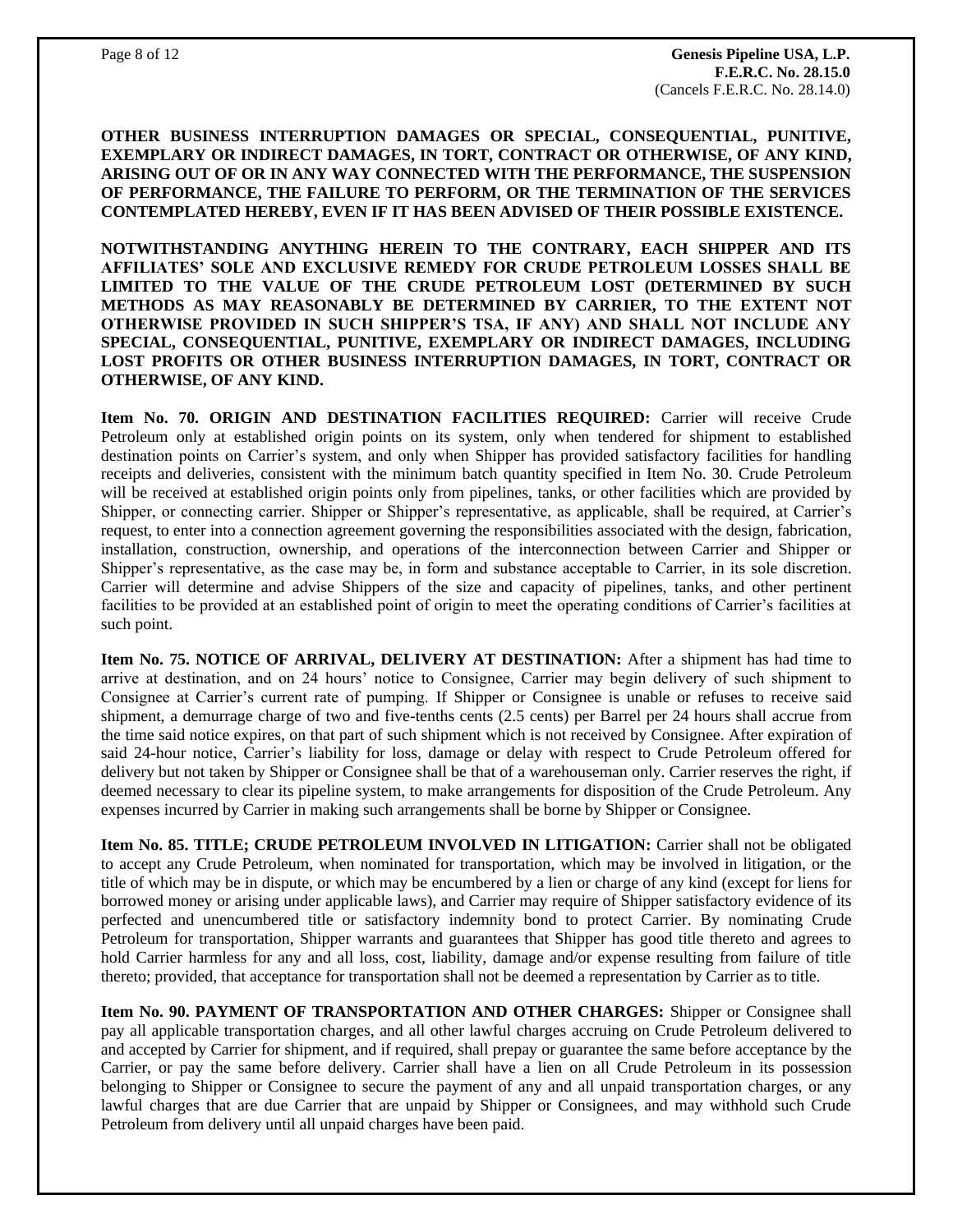If any charge remains unpaid after the due date of Carrier's invoice, then such amount due shall bear interest from the date of the invoice until paid, calculated at an annual rate equivalent to 120% of the Prime Rate in effect at the close of the business day on which payment was due, or the maximum rate allowed by law, whichever is the lesser.

**Item No. 95. INTERRUPTION AND CURTAILMENT:** Carrier may interrupt, curtail or reduce transportation service to Shippers for such periods of time as it may reasonably require for the purpose of effecting or allowing any repairs, maintenance, replacement, upgrading or other work related to Carrier's system and related facilities or downstream facilities in circumstances which do not constitute a Force Majeure event. If such interruption is due to a planned outage, Carrier shall make a reasonable effort to give prior notice of any operational interruption and, to the extent possible, Carrier shall provide Shipper with reasonable notice of any scheduled shut down for maintenance. Carrier will use commercially reasonable efforts to minimize the extent and duration of any interruption and the impact of such interruption on the operation of Carrier's system.

During such periods of interruption, Carrier shall curtail transportation and, if necessary, allocate available capacity in accordance with the procedures set forth in Item No. 45.

**Item No. 100. FORCE MAJEURE:** Neither Shipper nor Carrier shall be considered in default in the performance of its obligations hereunder (except for Shipper's obligations to make monetary payments or provide Financial Assurances), or be liable in damages or otherwise for any failure or delay in performance, when such failure is caused by reasons beyond the reasonable control of such Party, such as due to a strike, lockout, concerted act of workers or other industrial disturbance, fire, explosion, named storm, earthquake, flood or other natural catastrophe, civil disturbance, riot or armed conflict whether declared or undeclared, acts of terrorism, act of public enemy, war, curtailment, rationing or allocation of normal sources of supply of labor, materials, transportation, energy, or utilities, act of God, epidemic or pandemic, compliance with any act of government and any government regulations (whether or not valid, including the denial, delay, revocation, non-renewal or termination of a permit or license), loss or failure of, accident or damage to equipment or machinery (unless such loss, failure, accident or damage is caused by the gross negligence or willful misconduct of the Party claiming excuse hereunder), the delay or inability of such Party to acquire or retain any rights-of-way or easements or embargo ("Force Majeure"); *provided that* the ability of Shipper or Carrier to obtain better economic terms for the services provided hereunder shall not constitute Force Majeure.

In the event either Shipper or Carrier is rendered unable, wholly or in part, by a Force Majeure event to carry out its obligations or perform under these rules and regulations, it is agreed that on such Party's giving notice and full particulars of such Force Majeure event (including the nature of such event, its effect upon the notifying Party and an estimate of the extent and duration of any such Force Majeure event), in writing to the other Party within a reasonable time after the occurrence of the cause relied on, the obligations of both Parties hereto (except for Shipper's obligation to make monetary payments or provide Financial Assurances), so far as they are affected by such Force Majeure event, shall be suspended during the continuance of any inability to perform so caused, but for no longer period, and such cause shall, so far as possible using commercially reasonable efforts of such Party, be remedied with all reasonable dispatch, except that neither Party shall be compelled to resolve any strikes, lockouts, or other industrial disputes other than as it shall determine to be in its best interests.

**Item No. 105. CLAIMS, SUITS AND TIME FOR FILING:** Except as may be otherwise provided in a TSA, as a condition precedent to recovery from Carrier for loss, damage, or delay to shipments, claims must be filed in writing with Carrier within nine (9) months after delivery of the Crude Petroleum, or, in case of failure to make delivery, then within nine (9) months after a reasonable time for delivery has elapsed; and suits arising out of such claims shall be instituted against Carrier within two years from the day when notice in writing is given by Carrier to the claimant that Carrier has disallowed the claim or any part or parts thereof specified in the notice. Where claims are not filed or suits are not instituted thereon in accordance with the foregoing provisions, Carrier shall not be liable and such claims will not be paid.

**Item No. 120. GAUGING AND TESTING:** Crude Petroleum nominated to Carrier for transportation shall be gauged or metered and may be tested by a representative of Carrier prior to its receipt from Shipper, but Shipper shall have the right to be present or represented at the gauging and testing. Quantities shall be computed from the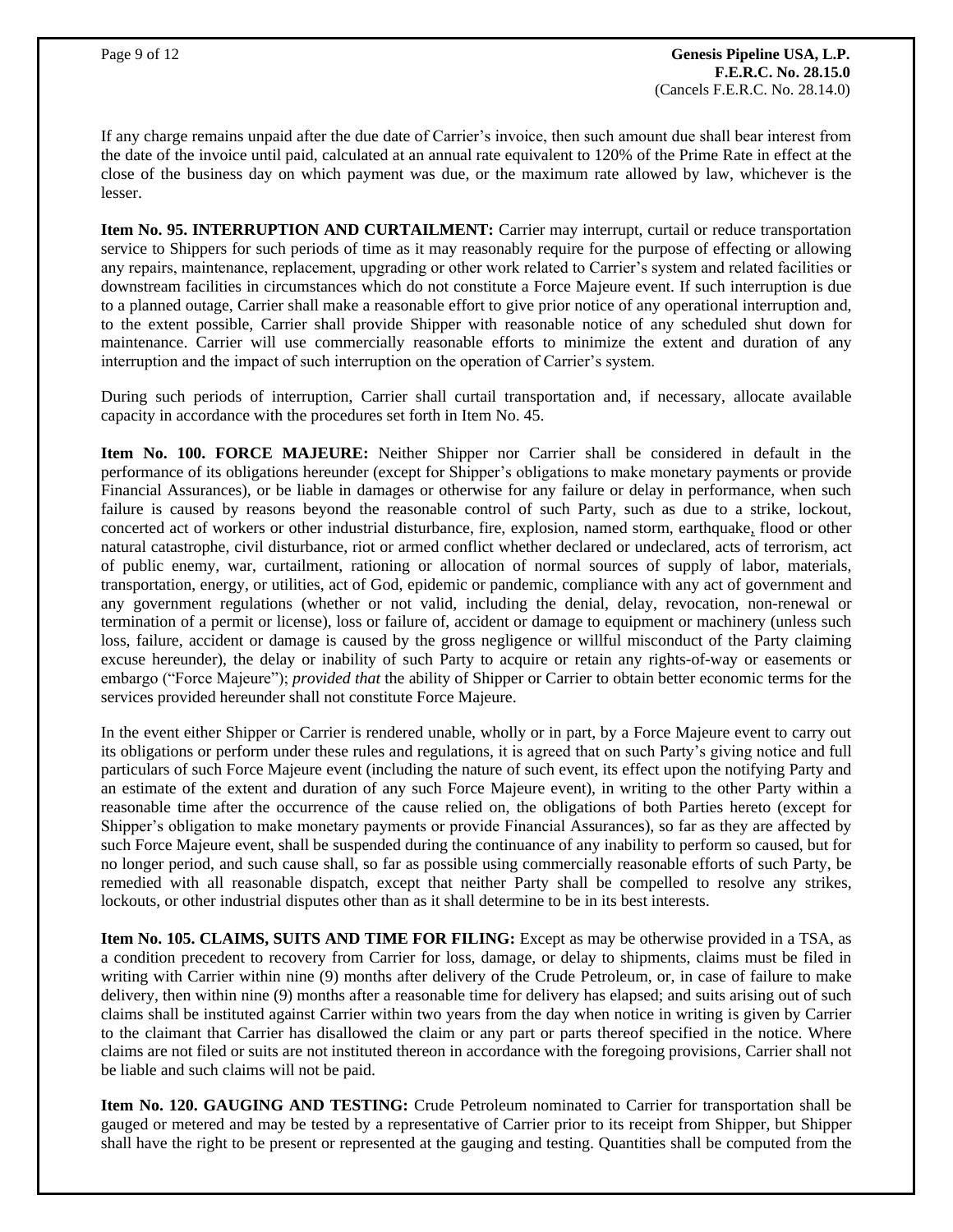tank tables on a 100 percent volume basis, or, when agreed upon, quantities may be measured through meters. All shipments will be received and delivered with volume corrected as to temperature from observed degrees Fahrenheit to 60 degrees Fahrenheit. The Centrifuge method, or other methods agreed upon, shall be used for ascertaining the percentage of basic sediment, water or other impurities in the shipment and the full amount of basic sediment, water and other impurities, thus determined, shall be deducted from the corrected volume. Carrier shall have the right to enter upon the premises where Crude Petroleum is received and have access to any and all tanks, storage receptacles, or meters for the purpose of gauging, metering or testing and to make any examination, inspection, measurement or test authorized in these rules and regulations.

## **Item No. 125. DEDUCTIONS AND QUANTITIES DELIVERABLE:**

A. All shipments of Crude Petroleum of A.P.I. Gravity of 50 degrees or above shall be subject to a deduction to cover the shrinkage resulting from the mixture thereof, in the facilities of Carrier, with Crude Petroleum of A.P.I. Gravity of 49.9 degrees or less according to the following table:

| A.P.I. GRAVITY |         |               | % DEDUCTION |
|----------------|---------|---------------|-------------|
|                |         |               |             |
| $50^{\circ}$   | Through | $59.9^\circ$  | 1%          |
| $60^\circ$     | Through | $74.9^\circ$  | 2%          |
| $75^{\circ}$   | Through | $84.9^\circ$  | 3%          |
| $85^{\circ}$   | Through | $94.9^\circ$  | 4%          |
| $95^{\circ}$   | Through | $104.9^\circ$ | 5%          |
| $105^\circ$    | Through | $120.9^\circ$ | 6%          |

B. Unless otherwise specified on individual tariffs making reference to these rules and regulations, the quantity deliverable by Carrier shall be the net corrected volume, as outlined in Item No. 120, less the applicable deduction for shrinkage. Transportation charges will be assessed on the net balance thus reduced. As an allowance for losses or gains of Crude Petroleum, including evaporation, shrinkage, measurement inaccuracies and interface losses, Carrier shall be allowed a loss allowance incident to the receipt, temporary storage, transportation and redelivery of Crude Petroleum equal to the sum of onetwentieth of one percent (0.05%) and the applicable shrinkage (the "Loss Allowance"). The Loss Allowance will be reconciled on an annual basis, or some other basis as determined by Carrier if not otherwise specified in a TSA, against the actual gains and losses experienced by Carrier over such period. To the extent a loss of Crude Petroleum exists which exceeds the Loss Allowance, Carrier shall replace barrels due to each Shipper either in kind or in cash, at Carrier's election.

**Item No. 130. EVIDENCE OF RECEIPTS AND DELIVERIES:** Crude Petroleum received from Shipper and delivered to the Consignee shall, in each instance, be evidenced by tickets, showing opening and closing tank gauges or meter readings, as applicable, temperature, basic sediment and water, and any other data essential to the determination of quantity. Unless otherwise agreed by Carrier, such tickets shall be jointly signed by representatives of Carrier and Shipper or Consignee, as appropriate, and shall constitute full receipt for the Crude Petroleum received or delivered.

**Item No. 135. UNLOADING AND PUMPING CHARGES:** Shipments unloaded from barges, tank trucks, rail cars, or third-party pipelines into facilities of Carrier and/or loading aboard tank cars or delivery to Shipper's or Consignee's tanks where the receiving station has to perform additional pumping service, in each case may be subject to a per-Barrel charge if specified on individual tariffs making reference to these rules and regulations. Such charges will be in addition to all other transportation charges.

**Item No. 140. INTRASYSTEM CHANGE IN OWNERSHIP:** Notice of change in ownership of Crude Petroleum will be recognized and recorded only where such Crude Petroleum entered the Carrier's System and only on a monthly basis. Statements denoting ownership transactions will be provided to the applicable Transferors and Transferees. Carrier will not provide any information as to the quality of the Crude Petroleum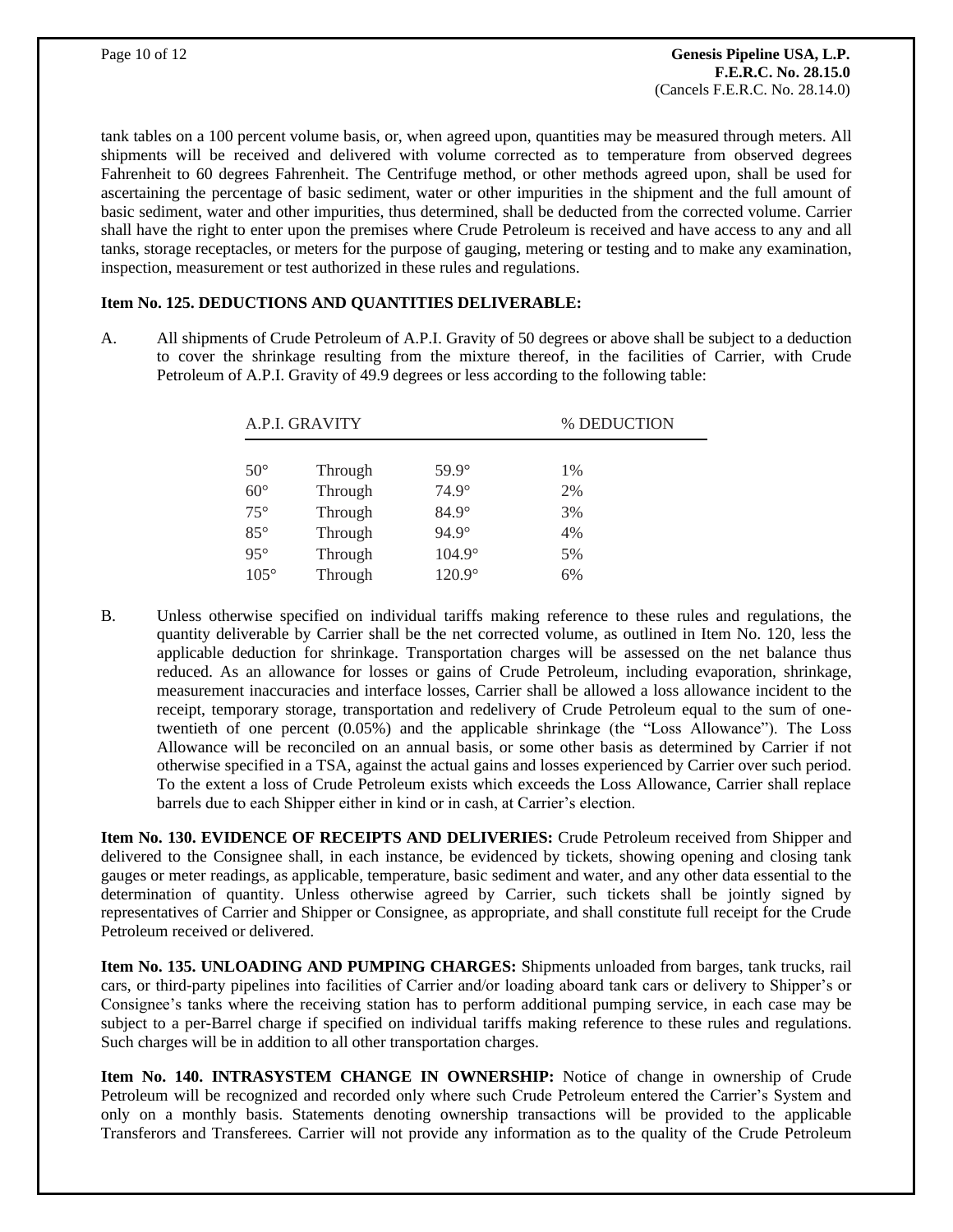subject to changes in ownership except for A.P.I. Gravity on current receipts when requested. A Transferor will be permitted to make only one transfer at a location per month. The Transferee will thence become Shipper and pay all tariff charges from the transfer location.

Carrier shall not be obligated to recognize and record changes in ownership of Crude Petroleum during any Operating Month unless the Transferor and Transferee requesting the Carrier to recognize and record the change in ownership shall, each, on or before the 25th day of the preceding calendar month provide written notice to the Carrier containing like data relative to the kind, quantity, source, location, Transferor and Transferee of the Crude Petroleum. Carrier shall not be obligated to accept any modification in said notice unless confirmed in writing by the Transferor and Transferee on or before the last day of the calendar month preceding the Operating Month.

When the quantity of the Crude Petroleum received during the Operating Month is not equivalent to the quantity of the Crude Petroleum subject to the notice of change in ownership, the Carrier will recognize and record the change in ownership only to the extent of the quantity received.

A notice of change in ownership of Crude Petroleum shall be deemed a warranty that the Transferor has unencumbered title to the Crude Petroleum identified in its notice at the time of change in ownership.

**Item No. 150. STORAGE IN TRANSIT:** Carrier may have working tanks required to support its transportation operations, but has no other available tankage. Therefore, unless otherwise specifically stated in a tariff making reference to these rules and regulations, Carrier does not have facilities for rendering, nor does it offer, a storage service. Provisions for storage in transit in facilities furnished by Shipper at points on Carrier's system will be permitted to the extent authorized under individual tariffs.

**Item No. 155. PIPEAGE OR OTHER CONTRACTS:** Separate pipeage and other contracts may be required of a Shipper, in accordance with the applicable tariff and these rules and regulations, before any duty of transportation by the Carrier shall arise.

**Item No. 160. EASEMENTS:** Each Shipper shall, and shall cause its affiliates to, grant Carrier and its affiliates without charge, a right of way easement to install, maintain, repair, alter, use, operate and remove such parts of any of Carrier's pipelines or other facilities at any destination or receipt point at which such Shipper's Crude Oil may be delivered as are or shall be located in, on, through and across the land of such Shipper or its affiliates and a right of ingress to and from such pipelines and other facilities.

#### **Item No. 165. RATES**

## **TABLE OF RATES**

| Origin                                                               | <b>Destination</b>                                                                   | Rate           |
|----------------------------------------------------------------------|--------------------------------------------------------------------------------------|----------------|
| Port Hudson Terminal,<br>Port Hudson, Louisiana                      | Scenic Station Terminal and Rail<br>Facility,<br>Baton Rouge, Louisiana              | $[U]$ \$0.2915 |
| Scenic Station Terminal and Rail<br>Facility, Baton Rouge, Louisiana | Anchorage Tank Farm,<br>Port Allen, Louisiana                                        | [U] $$0.2915$  |
| Scenic Station Terminal and Rail<br>Facility                         | Port Hudson Terminal,<br>Port Hudson, Louisiana                                      | $[U]$ \$0.2915 |
| Scenic Station Terminal and Rail<br>Facility                         | ExxonMobil Pipeline Company<br>("EMPCo") Anchorage Station, Port<br>Allen, Louisiana | $[U]$ \$0.2915 |

#### **Rates in Dollars per Barrel, Payable in United States Currency**